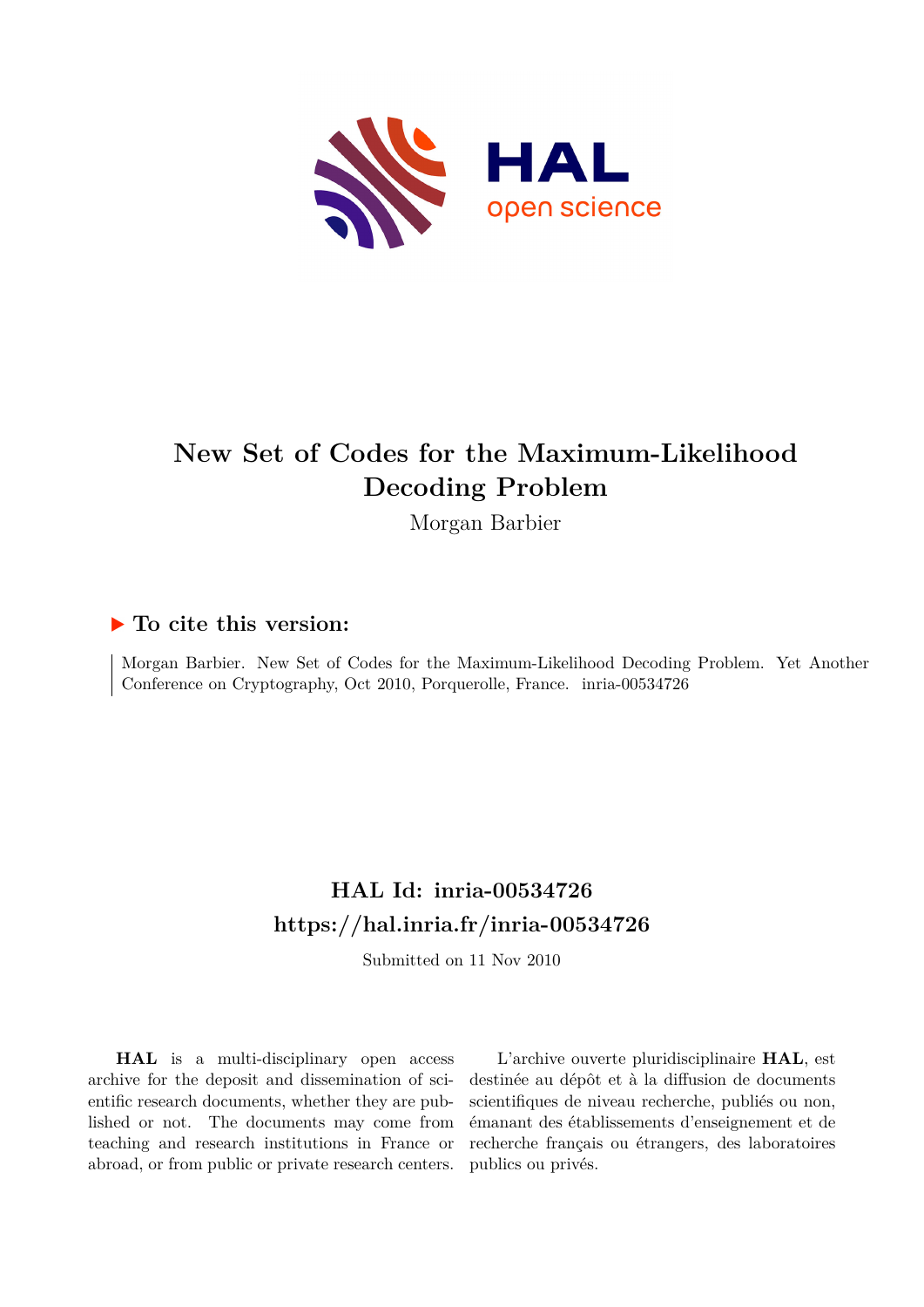## <span id="page-1-0"></span>New Set of Codes for the Maximum-Likelihood Decoding Problem

#### M. Barbier

#### Abstract

The maximum-likelihood decoding problem is known to be NP-hard for general linear and Reed-Solomon codes [\[1](#page-5-0), [4\]](#page-5-0). In this paper, we introduce the notion of A-covered codes, that is, codes that can be decoded through a polynomial time algorithm  $A$  whose decoding bound is beyond the covering radius. For these codes, we show that the maximum-likelihood decoding problem is reachable in polynomial time in the code parameters. Focusing on binary BCH codes, we were able to find several examples of A-covered codes, including two codes for which the maximum-likelihood decoding problem can be solved in quasi-quadratic time.

Keywords: Maximum-likelihood decoding, perfect codes, covering radius, list decoding.

#### 1 Introduction

Berlekamp, McEliece and Van Tilborg showed in[[1](#page-5-0)] that the maximum-likelihood decoding is a NP-hard problem for general linear codes. Guruswami and Vardy later proved in [\[4\]](#page-5-0) that this problem applied to the family of Reed-Solomon codes is also NP-hard. We briefly recall below the maximum-likelihood problem.

**Definition 1.1** (Maximum-likelihood decoding problem). Let C *a linear code over*  $\mathbb{F}_q$  *and* v *a* Fq*-vector in the ambient space. The* maximum-likelihood decoding problem *is to find the codeword*  $w \in \mathcal{C}$  *closest to* v. Most precisely, to find  $w \in \mathcal{C}$ , such as

$$
d(w,v)=d(v,\mathcal{C})=\min_{c\in\mathcal{C}}\{d(v,c)\}.
$$

Clearly, if for a given code there exists an algorithm able to correct a number of errors at least equal to the covering radius, then this algorithm solves the maximum-likelihood decoding problem. We recall the covering radius definition, which is the largest distance between any vector in ambient space and the code.

**Definition 1.2** (Covering radius). Let C a linear code over  $\mathbb{F}_q$ . Its ambient space is a  $\mathbb{F}_q$ -vector *space* V. Let  $v \in V$ , the covering radius R of C *is given by* 

$$
R=\max_{v\in V}\{\min_{c\in\mathcal{C}}d(v,c)\}.
$$

In light of Wu's recent algorithmic advances in list decoding[[8](#page-5-0)], we proceed in a comparaison between covering radii and now achievable decoding bounds with such algorithm. This leads us to propose the new algorithmic notion of A*-covered codes* for which maximum-likelihood decoding problem can be carried out in polynomial time, and provide some examples by focussing the family of binary BCH codes. We also exhibit two codes for which the maximum-likelihood decoding problem has quasi-quadratic complexity.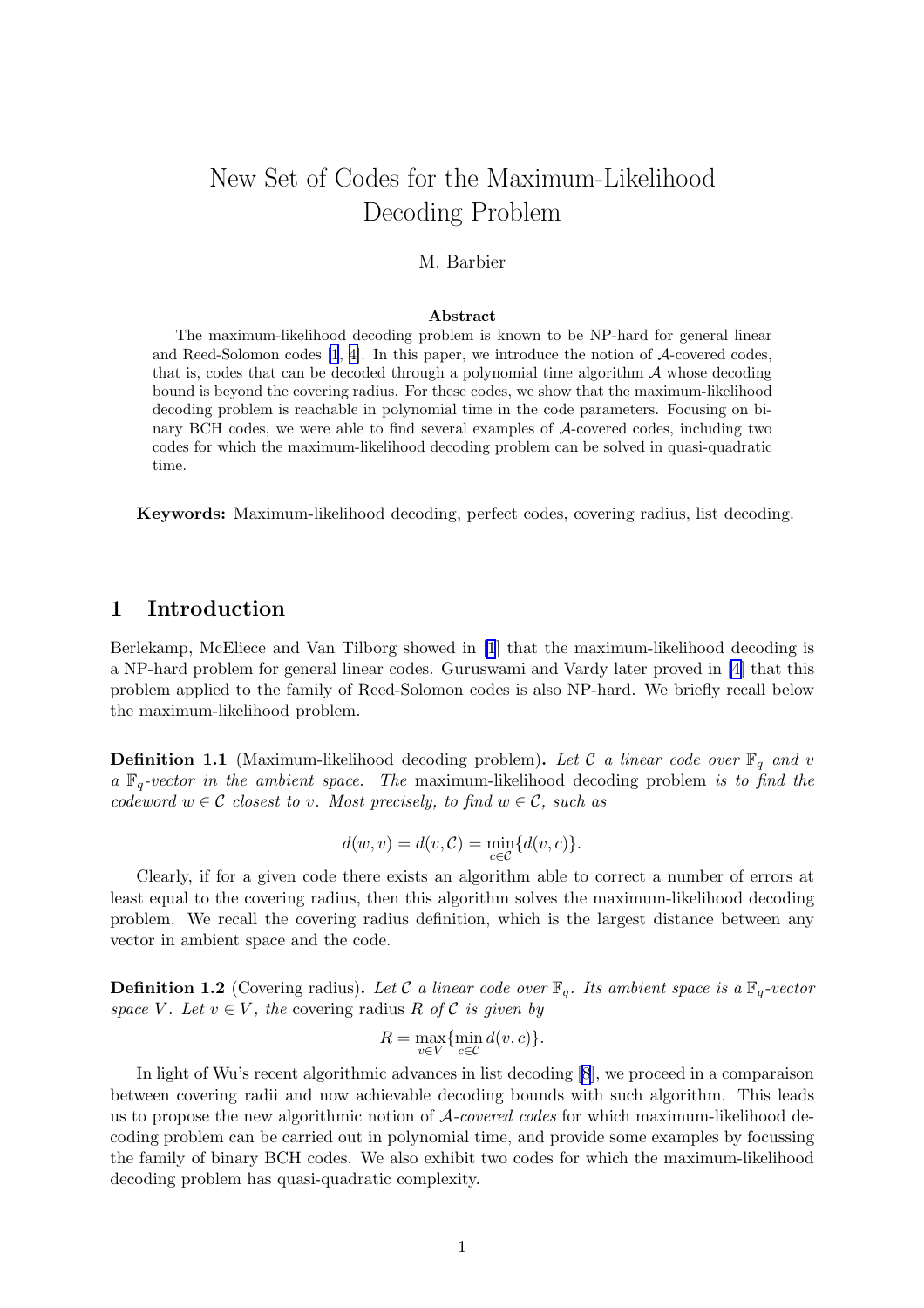#### 2 A-covered codes

In the rest of this paper, we follow the standard notations of  $[2]$  and shall denote by R the covering radius of a code C, and by  $t \triangleq \lfloor \frac{d-1}{2} \rfloor$  its error correction capacity. We now recall the definition of a perfect code.

Definition 2.1 (Perfect code). *A code* C *with capacity* t *and covering radius* R *is called a* perfect code *if and only if*

 $R = t$ .

These codes are of course very interesting from a decoding point of view since each element of their ambient spaces can be decoded. Linear perfect codes are completely classified and for each of them, we know a decoding algorithm up to  $t = R$ . The maximum-likelihood problem is consequently trivial for perfect codes. This very property prompts us to propose the notion of A*-covered codes* in the context of list decoding. We first introduce the following definitions:

Definition 2.2 (List decoding algorithm). *Let* C *a code and* v *a word in its ambient space.* A *is a* list decoding algorithm for C *up to*  $\tau_A$  *if and only if it returns all codewords*  $w \in C$  *such that*  $d(v, w) \leq \tau_{\mathcal{A}}$ .

Definition 2.3 (Polynomial time list decoding algorithm). *Let* C *a code,* n *its length,* v *a word in its ambient space and* A *a list decoding algorithm up to*  $\tau_A$ . A *is a* polynomial time list decoding algorithm *if it runs in*  $\mathcal{O}(f(n))$ *, where*  $f(X) \in \mathbb{R}[X]$ *.* 

We can now present the notion of A*-covered code*.

Definition 2.4 (A-covered code). *Let* C *a code with covering radius* R *and* A *a polynomial time list decoding algorithm which decodes*  $C$  *up to*  $\tau_A$ *.*  $C$  *is an*  $A$ -covered code *if and only if* 

 $R \leq \tau_A$ .

Remark 2.1. *Since this algorithm runs in polynomial time, the returned list is also of polynomial size.*

Proposition 2.1. *Let* C *an* A-covered code*. The maximum-likelihood decoding problem for* C*, (as given by Definition [1.1\)](#page-1-0) is solvable in a time polynomial in the code parameters.*

As seen before, the notion of A*-covered code* can be seen as a computational analogue to perfect codes, albeit in the list decoding context (see Figure 1).

| Unique decoding   List decoding |                 |
|---------------------------------|-----------------|
| Perfect code                    | A-covered code  |
| $R=t$                           | $R \leq \tau_A$ |

Figure 1: *Perfect code vs* A*-covered code*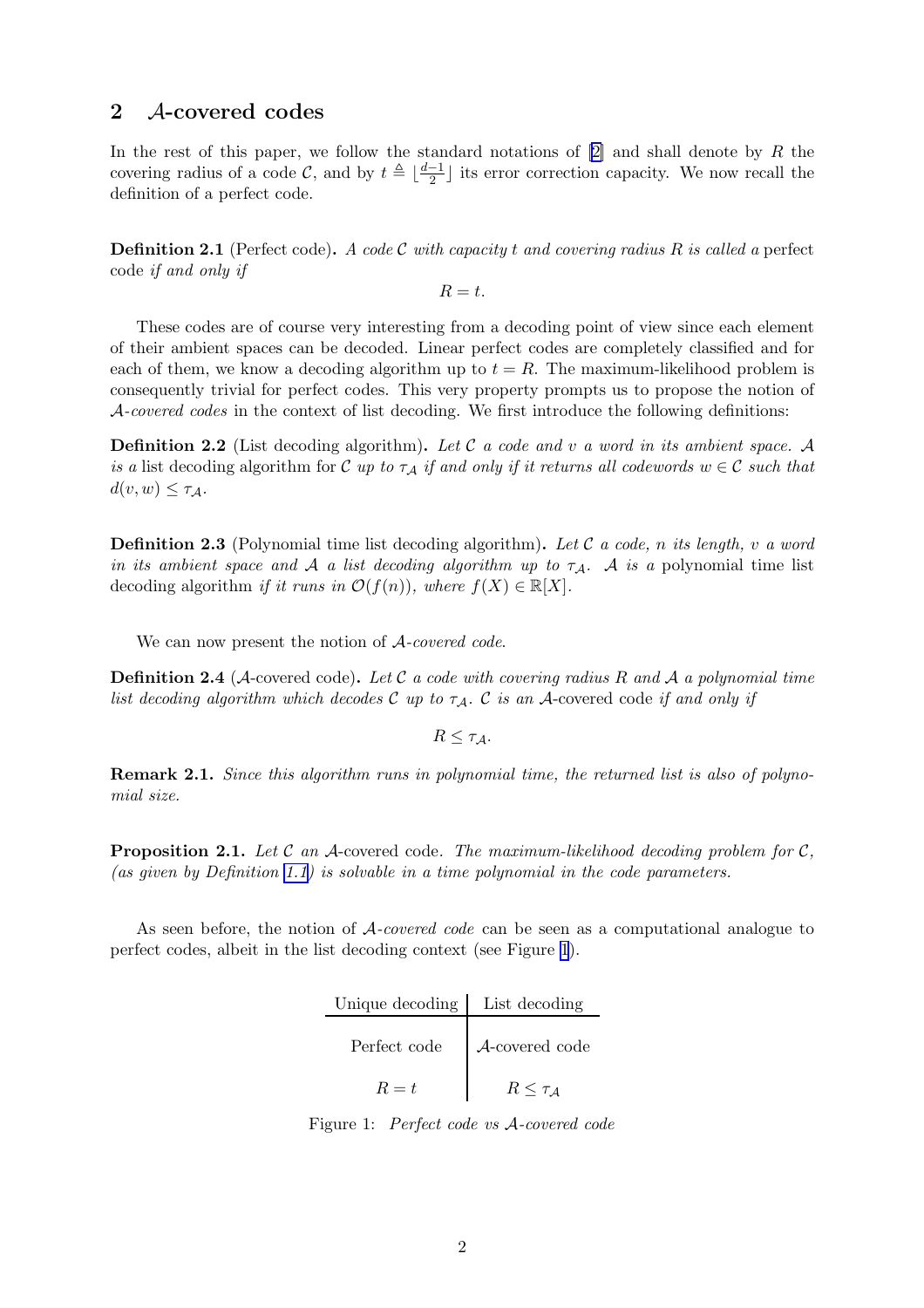#### 3 Case of binary BCH codes

Whilestill relatively recent, Wu's list decoding algorithm [[8](#page-5-0)] is already regarded as a significant advance in the coding community. Compared to the Guruswami-Sudan algorithm [\[3\]](#page-5-0), it exhibits an even better complexity. Moreover, when restricted to binary BCH codes, Wu's method allows decoding up to the binary Johnson bound  $\frac{n}{2}(1-\sqrt{1-\frac{2d}{n}})$  $\frac{2d}{n}$ ), whereas Guruswami-Sudan only reaches the smaller general Johnson bound  $n(1-\sqrt{1-\frac{d}{n}})$ , as shown in Figure 2.



Figure 2: *General and binary Johnson's bound*

It is well known that 1-error-correcting BCH codes are perfect (these are Hamming codes) and 2-error-correcting codes are quasi-perfect[[2](#page-5-0)]. Since Wu's method is a polynomial time list decoding algorithm [\[8](#page-5-0)], it is natural to compare their covering radii and the binary Johnson bound of other binary BCH codes. Unfortunately, classifying codes is a hard problem since it requires to compute the covering radii which usually is not an easy task[[7](#page-5-0)]. Putting together and completing data from the literature[[2](#page-5-0)], we still manage to obtain the list in Table [1.](#page-4-0) This table includes all primitive binary BCH codes of known covering radius. The non-primitive, Wu-covered binary BCH codes of length 17 and 23 were obtained by our own calculations.

Note that the BCH codes having 3 as their minimum distance are Hamming codes. Since those are perfect codes, the maximum-likelihood decoding problem is trivial. We also found two Reed-Muller codes of first order [\[5](#page-5-0)]. Since the dimensions of first order Reed-Muller codes are equal to the logarithm of their lengths, naively listing all closest codewords is already a polynomial time decoding algorithm. Hence, knowing that these codes are *Wu-covered* is of little pratical important in solving the maximum-likelihood decoding problem, since easier polynomial time methods are already available.

By contrast, the four codes [15, 7, 5], [17, 9, 5], [23, 12, 7] and [31, 11, 11] given in Table [1](#page-4-0) do not fall into the two aforementioned families and we would expect the maximum-likelihood decoding problem to be asymptotically hard. However, the fact that they are *Wu-covered* implies that this problem is actually solvable in polynomial time only (in the code parameters).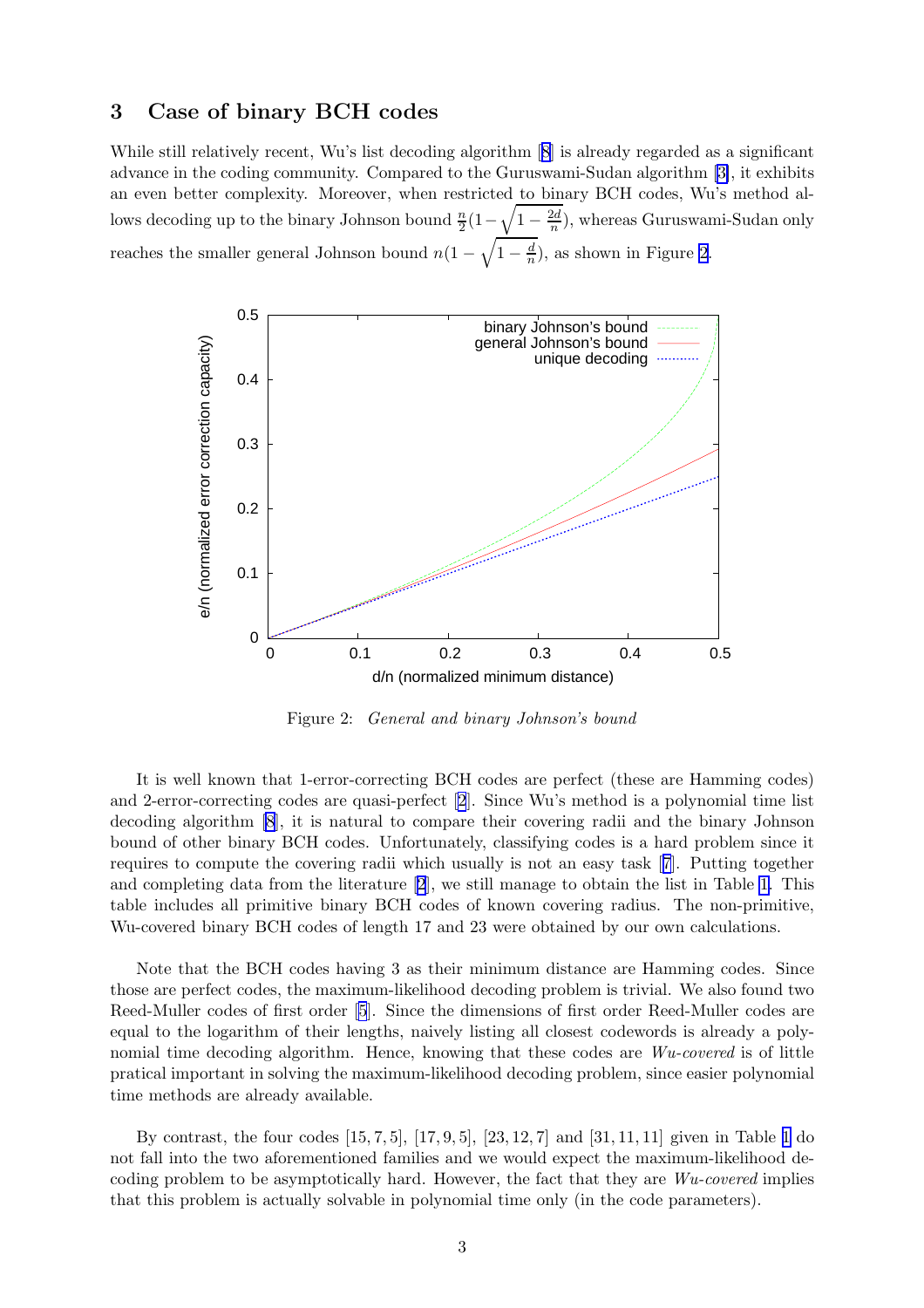<span id="page-4-0"></span>

| $\boldsymbol{n}$ | k  | $\boldsymbol{d}$ | $\boldsymbol{R}$ | $\tau$         | Comments        |
|------------------|----|------------------|------------------|----------------|-----------------|
| 7                | 4  | 3                | 1                | $\overline{2}$ | Hamming         |
| 15               | 11 | 3                | $\mathbf 1$      | $\mathbf{1}$   | Hamming         |
| 15               | 7  | 5                | 3                | 3              | Wu-covered code |
| 15               | 5  | 7                | 5                | $\overline{5}$ | $RM(1,4)^*$     |
| 17               | 9  | $\overline{5}$   | 3                | 3              | Wu-covered code |
| 23               | 12 | 7                | 3                | 4              | Wu-covered code |
| 31               | 26 | 3                | $\mathbf 1$      | $\mathbf 1$    | Hamming         |
| 31               | 21 | 5                | 3                | $\overline{2}$ |                 |
| 31               | 16 | $\overline{7}$   | $\overline{5}$   | $\overline{4}$ |                 |
| 31               | 11 | 11               | $\overline{7}$   | $\overline{7}$ | Wu-covered code |
| 31               | 6  | 15               | 11               | 12             | $RM(1,5)^*$     |
| 63               | 57 | 3                | 1                | $\mathbf{1}$   | Hamming         |
| 63               | 51 | $\overline{5}$   | 3                | $\overline{c}$ |                 |
| 63               | 45 | $\overline{7}$   | 5                | 3              |                 |
| 63               | 39 | 9                | $\overline{7}$   | $\overline{4}$ |                 |
| 63               | 36 | 11               | 9                | 6              |                 |

Table 1: *Table of covering radius and binary Johnson bound for some binary BCH codes.*

#### 4 Quasi-quadratic list decoding of some binary BCH codes

Guruswami-Sudan's algorithm can decode up to Johnson's bound in polynomial time. As McEliece remarked in [\[6\]](#page-5-0), if we accept to decode slightly less than this bound, the algorithm complexity is dramatically reduced. Under this relaxed constraint, Wu demonstrated in[[8](#page-5-0)] that his algorithm runs in quasi-quadratic time.

Theorem 4.1. *Wu's list decoding algorithm decodes up to*

$$
\tau = \lfloor \epsilon t + (1 - \epsilon) \frac{n - n\sqrt{1 - \frac{2d}{n}}}{2} \rfloor,
$$

*with multiplicity*  $m = \lfloor \epsilon^{-1} \rfloor$  *in*  $\mathcal{O}(n^2) \lfloor \frac{1}{\epsilon} \rfloor$  $\frac{1}{\epsilon}$ ]<sup>4</sup>).

Consequently, binary BCH codes having binary Johnson bound strictly greater than their covering radii, such as binary BCH  $[31, 6, 15] = RM(1, 5)^*$  and BCH  $[23, 12, 7]$ , can be decoded in quasi-quadratic time up to, and including, their covering radii.

#### 5 Conclusion

Working purely from an algorithmic point of view, we proposed a new set of codes, the A*-covered codes*, for which we showed that the maximum-likelihood decoding problem, known as NP-hard in the general case, is solvable in polynomial time.

The main difficulty in finding such codes lies in the computation of covering radii. However there may be quite a few of those codes as we exhibited nine binary BCH codes which